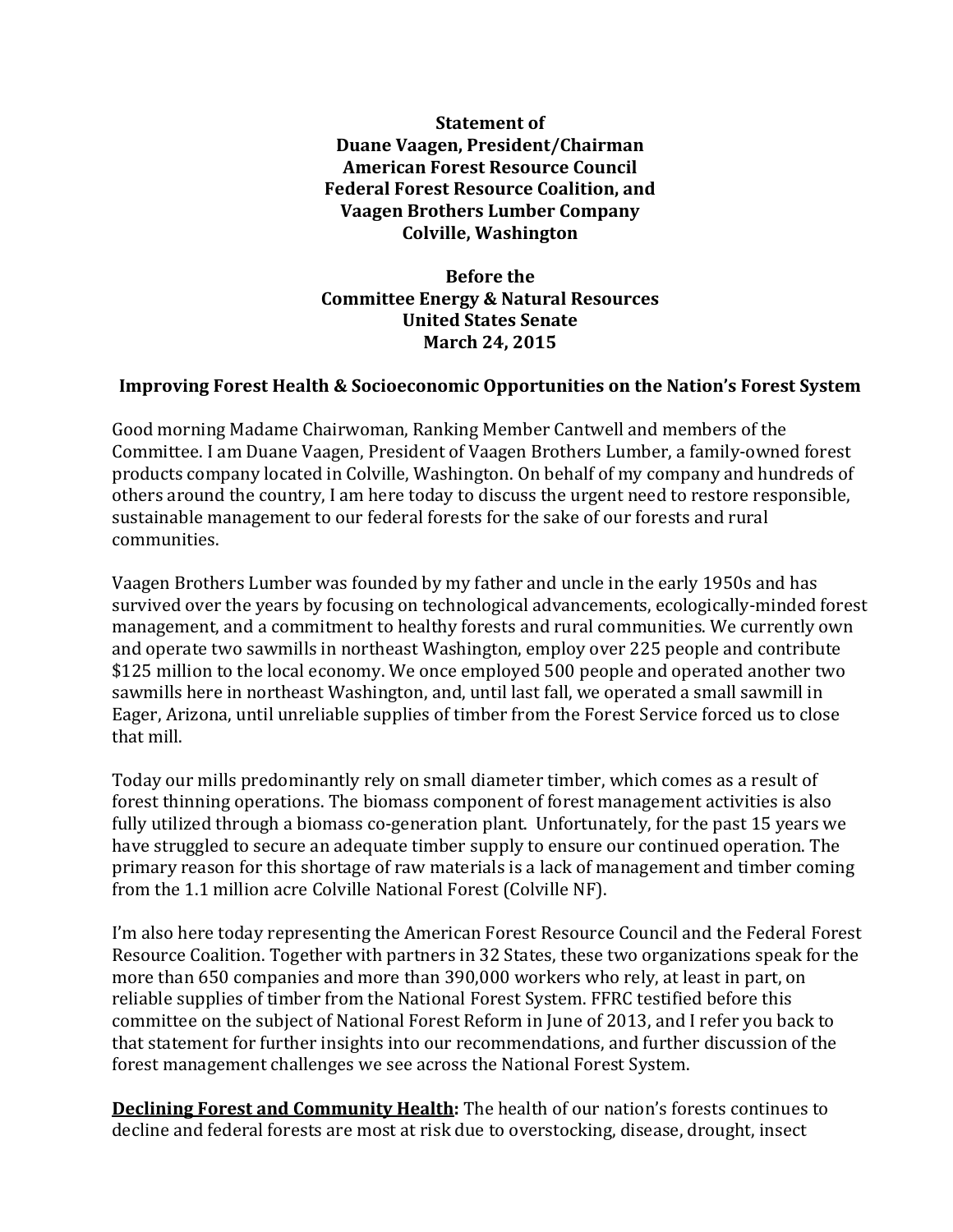infestations and catastrophic wildfires resulting from a lack of sound management. In fact, the Forest Service classifies 60-80 million acres of National Forest land as being overstocked and at particular risk. While recent pine beetle outbreaks seem to be waning in some areas (in part because there are fewer pine trees left), just last month the Forest Service reported that spruce beetle outbreaks in Colorado expanded to 395 new square miles in 2014, as compared with 338 previously unaffected square miles in 2013. Statewide, the total area affected by the beetle since 1996 has increased to about 2,200 square miles, or roughly twice the land area of Delaware. In Eastern Washington, we have seen a marked increase in beetle activity, particularly on National Forest land. Last year we also witnessed the largest wildfire in our state's history, the Carlton Complex, burn over 250,000 acres.

Meanwhile, over the past 30 years we have gone from over 700 lumber mills in the West to a current level of approximately 120. Many areas of the country, including Arizona, Utah, New Mexico and Colorado, are largely devoid of the forest products industry infrastructure (mills, loggers, etc) needed to restore and maintain the health of our forests and provide employment opportunities in rural communities. In northeast Washington where I'm from, we still have the integrated sawmill, logging, biomass, and paper mill industries that defray the costs of forest management and generate economic benefits for rural communities. Unfortunately, if something isn't done to increase the level of management on the Colville NF we too will lose mills, jobs and our ability to treat the threats facing this forest.

In much of the National Forest System, the story is the same. Litigation-driven declines in timber outputs have forced mills to drop shifts, laying off hard working lumber mill employees even while lumber markets have largely recovered from the 2009 – 2011 recession. Declining timber outputs have translated into reduced forest health, increased rural poverty and unemployment, and increased dependency on guaranteed payments under the Secure Rural Schools program. While we haven't seen lawsuits challenging projects on the Colville NF, our forest still operates under the analysis paralysis that decades of litigation and court-imposed NEPA requirements has created. This saps resources needed to plan the projects needed to maintain healthy, diverse forests. Many eastern National Forests are well behind on their early successional management goals, limiting opportunities for sportsmen, birdwatchers, and other forest users. Forests in West Virginia, Tennessee, and Louisiana are either substantially behind on creation of early successional habitat, or have not posted forest plan monitoring reports in several years.

The reality is that activist litigators only directly challenge timber sales in a few portions of the National Forest System. Unfortunately, because of their aggressive tactics in areas like Montana, Oregon, Alaska, and parts of California, the agency has been forced to adapt to courtimposed analytic standards which drain resources, staff, and time from other forests which do not suffer frequent challenges. All current efforts to use collaboration as the "solution" leave this court-imposed framework in place, and those who vehemently oppose all forest management can tie up and delay timber sales without having to participate in collaborative processes. They suffer no consequences, while those who work in good faith see their time and energy squandered. This does not encourage wider adoption of collaborative models of management.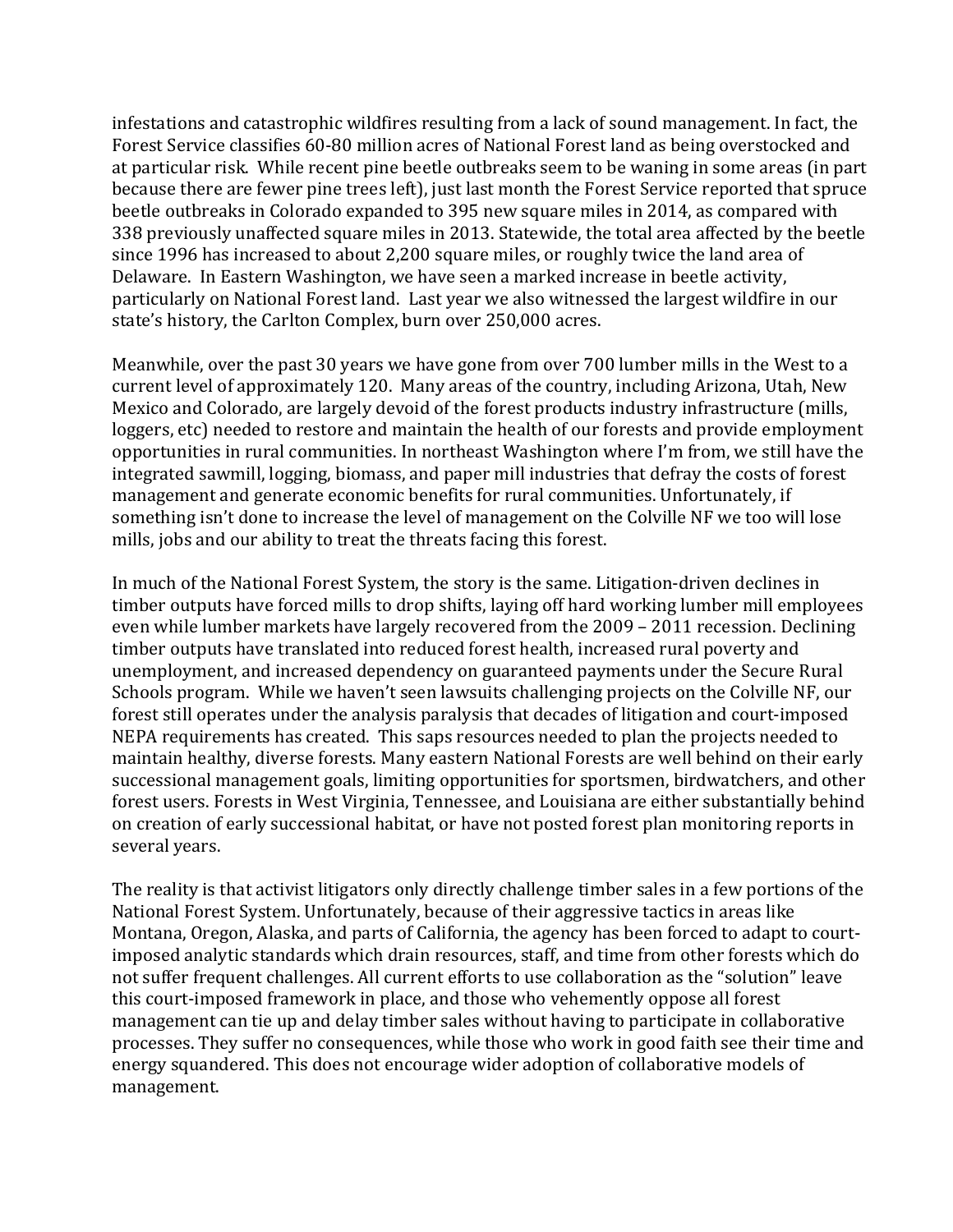As you know, the health of our rural communities also continues to decline. Unemployment in our local tri-county area currently sits at nearly 11 percent, more than 2.5 times higher than King County's (Seattle) current unemployment rate. Each of our counties has a poverty rate of above 16 percent, well above the State average. Nearly one in four residents of Ferry County live in poverty, compared with one in ten King County residents. It is not a coincidence that many of the counties with the highest unemployment and poverty rates in the country also happen to be those surrounded by federal forests. Many of these rural communities have lost their forest management heritage; the skills necessary to work in the woods and help protect the communities themselves. I believe it will require decisive action by Congress if we want to restore the health of our rural communities and our federal forests.

**Collaboration:** Over the past decade my company has invested significant time, energy and money into collaboration. Much like other forest products companies around the country, we were leaders in helping to create collaborative groups; In fact, we helped form the Northeast Washington Forestry Coalition (NEWFC), which is comprised of the forest products industry, conservationists, local businesses and other stakeholders. The NEWFC has been a success – we haven't had a timber sale or stewardship project litigated on the Colville NF in nearly 10 years. We've had only one appeal. The Coalition has helped bring once warring sides together to find forest management solutions on the Colville NF built around a blueprint that identifies areas most appropriate for active forest management, restoration treatments and meeting conservation objectives.

Despite agreement from all interested parties we have not seen adequate progress from the Forest Service to restore the health of the forest or meet the needs of local industries and communities by offering an adequate supply of timber. The pattern is the same throughout much of the National Forest System; with very few exceptions, projects selected to participate in the Collaborative Forest Landscape Restoration Program (CFLRP) have struggled to efficiently complete basic NEPA documents, primarily because in spite of broad agreement on objectives, the Forest Service is still in the habit of analyzing projects extensively, and must still await approval for even minor projects from other Federal agencies.

We continue to support collaboration as an important component of federal forest management, but collaboration alone does not address many of the current barriers to implementing a sustainable and predictable timber management program.

Meanwhile, efforts to address poor forest health are moving slower than the wildfires and insect outbreaks, which are damaging watersheds, creating conditions for large fires, and threatening to release massive amounts of carbon into the atmosphere.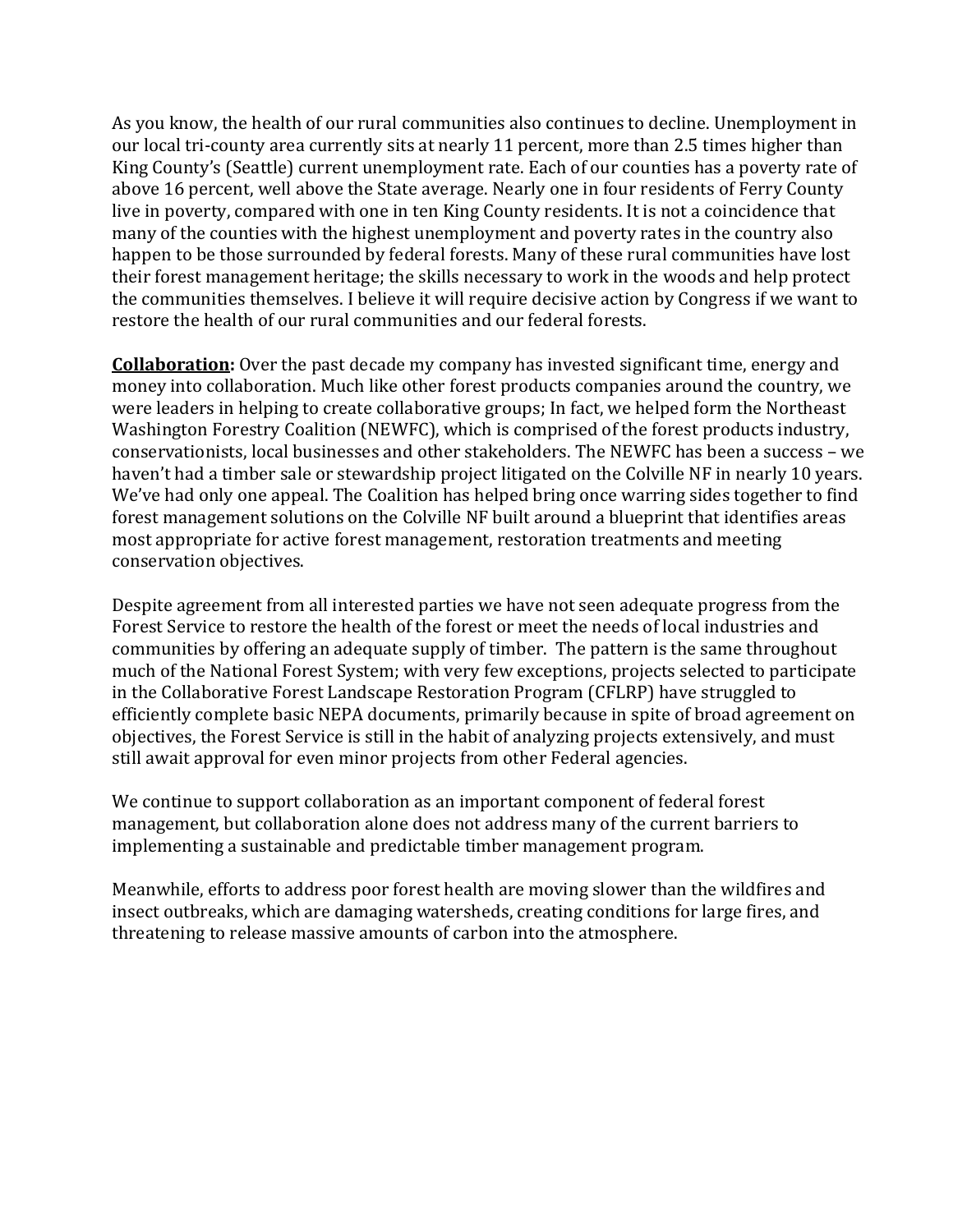| <b>Fuel Treatment Types</b>                                                                                                                                                            | <b>Acres Completed</b><br>in FY 2013 |
|----------------------------------------------------------------------------------------------------------------------------------------------------------------------------------------|--------------------------------------|
| All Mechanical Treatments; Biomass Removal, Chipping,<br>Crushing, Lop and Scatter, Machine Pile,<br>Mastication/Mowing, Thinning. (Total includes Commercial<br>Timber Harvest acres) | 466,285                              |
| Mechanically Treated via Commercial Timber Harvest<br>only<br>(subset of 466,285 number above)                                                                                         | 118,442                              |
| Prescribed Fire Treatments such as<br>Broadcast Burns, Jackpot Burns, or Machine Pile Burns.                                                                                           | 1,277,761                            |
| Wildfire acres that met resource objectives                                                                                                                                            | 465,956                              |
| Fuels reduced by other tools such as<br>Chemicals, Grazing, or Biological Methods.                                                                                                     | 16,585                               |
| Total Acres of Treatment Completed in FY 2013                                                                                                                                          | 2,226,587                            |

The Forest Service provided these figures in response to questions from this committee, and they paint a grim picture. The agency largely relies on fire – both prescribed and wildfires allowed to burn within prescription – to achieve most of their "acres treated." The Forest Service allowed nearly the same number of acres to burn during wildfires in 2013 as they conducted mechanical treatments on. They used timber harvest as the primary hazardous fuels reduction methods on only 118,000 acres, down from 195,000 acres in 2011. They used prescribed fire to treat some 1.2 million acres. About two thirds of these prescribed fires in the Southeastern U.S., where most national forests are relatively flat, managed pine forests which have been extensively thinned and are burned regularly.

These numbers are consistent with results the agency provided for Fiscal Year 2011:

| <b>Acres Restored by:</b><br>Prescribed Fire: | Acres:<br>1,081,318 |           | <b>Percent of Total:</b><br>29% |
|-----------------------------------------------|---------------------|-----------|---------------------------------|
| Lake, water & soil,<br>noxious weed:          | 2,563,595           |           | 69%                             |
| Mechanically<br>Treated:                      | 1,136,405           |           | 30%                             |
| Pre-Commercial Thin:                          | 145,928             |           | 3.90%                           |
| <b>Commercial</b><br>Treatments:              | 195,477             |           | 5.20%                           |
| Total:                                        |                     | 3,700,000 |                                 |

As far as we know, Congress never asked the Forest Service for their 2012 figures, but we have no reason to suspect that they are much different. The Forest Service focuses on the "easy"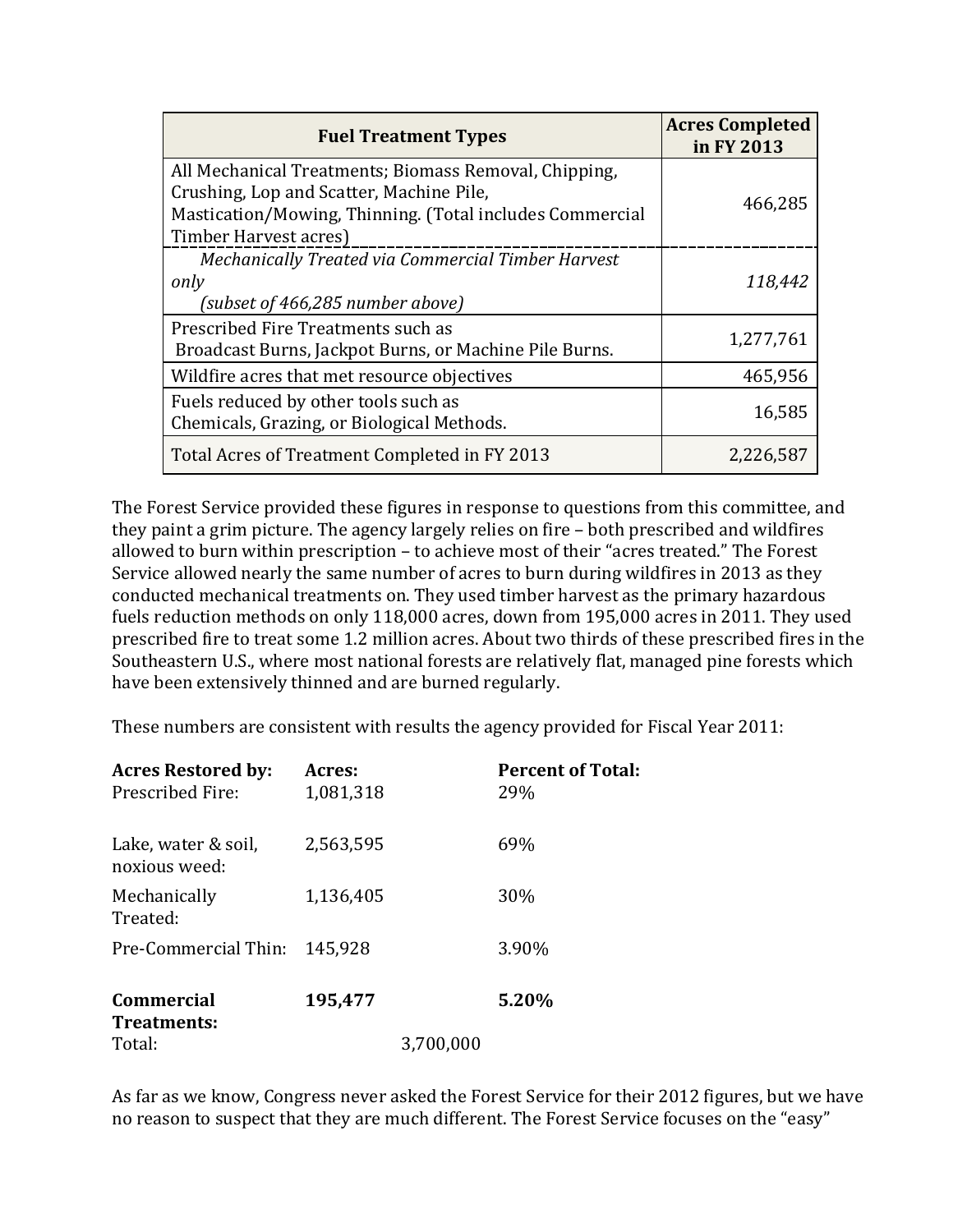acres because the analytical requirements and high likelihood of litigation on the truly hazardous, overstocked and fire prone forests in the West drive up costs and discourage efforts to thin or otherwise manage these forests.

Meanwhile, extensive NEPA costs combined with large (and growing) wildfire suppression costs prevent the Forest Service from managing their lands outside of the fire prone west. Given the constrained fiscal environment we find ourselves in, there is no hope of extending management unless fire funding is addressed, and unless the Congress provides the agency with the clarity it needs to implement needed forest management across the National Forest System.

**Secure Rural Schools/County Payments Program:** The Federal Government has been making payments directly from the treasury to counties to make up for lost 25-percent timber receipts since the early 1990's. Begun in Oregon, Washington, and California following the listing of the Northern Spotted Owl, the payments were expanded to all National Forest Counties through the Secure Rural Schools program in 2000. Although it was extended several times, it expired at the end of the last Congress.

As you know, the program had provided billions of dollars to counties and schools over its lifetime. The industry supported the SRS program because it supported the communities where we live and work, and because we believed that one of the primary goals of the program was to transition back to the sustainable management of our federal forests. With the programs expiration in 2014, for the first time in a decade and a half, counties received payments based on gross timber revenues instead of the guaranteed payments provided by SRS. As a result, county payments dropped 80%, from \$260 million to just \$50 million for 2014.

Unfortunately, it is now clear that SRS primarily succeeded at treating just one symptom of the illness afflicting our NFS counties: a lack of funding for local government services and schools due to the paralysis affecting federal land management. While we all support efforts to meet these critically important needs, I believe Congress can no longer avoid confronting the fundamental problem by treating just one symptom.

As a resident of a rural community I certainly understand the dependency of many local governments on this funding to provide public sector jobs and services. Unfortunately, the overall health of many rural, forested communities has further declined over the past two decades due to our inability to rebuild private sector employment. In many forested communities the forest products industry is one of the few industries capable of providing meaningful employment opportunities and the tax base needed to provide long term economic and social stability.

Congress must seek a comprehensive solution to the illness and not just one symptom of it. We are running out of time to restore the health of our forests and maintain the industries important to the economies of rural communities. Reform that ties responsible land management and the fortunes of rural communities together remains the best prospect for success.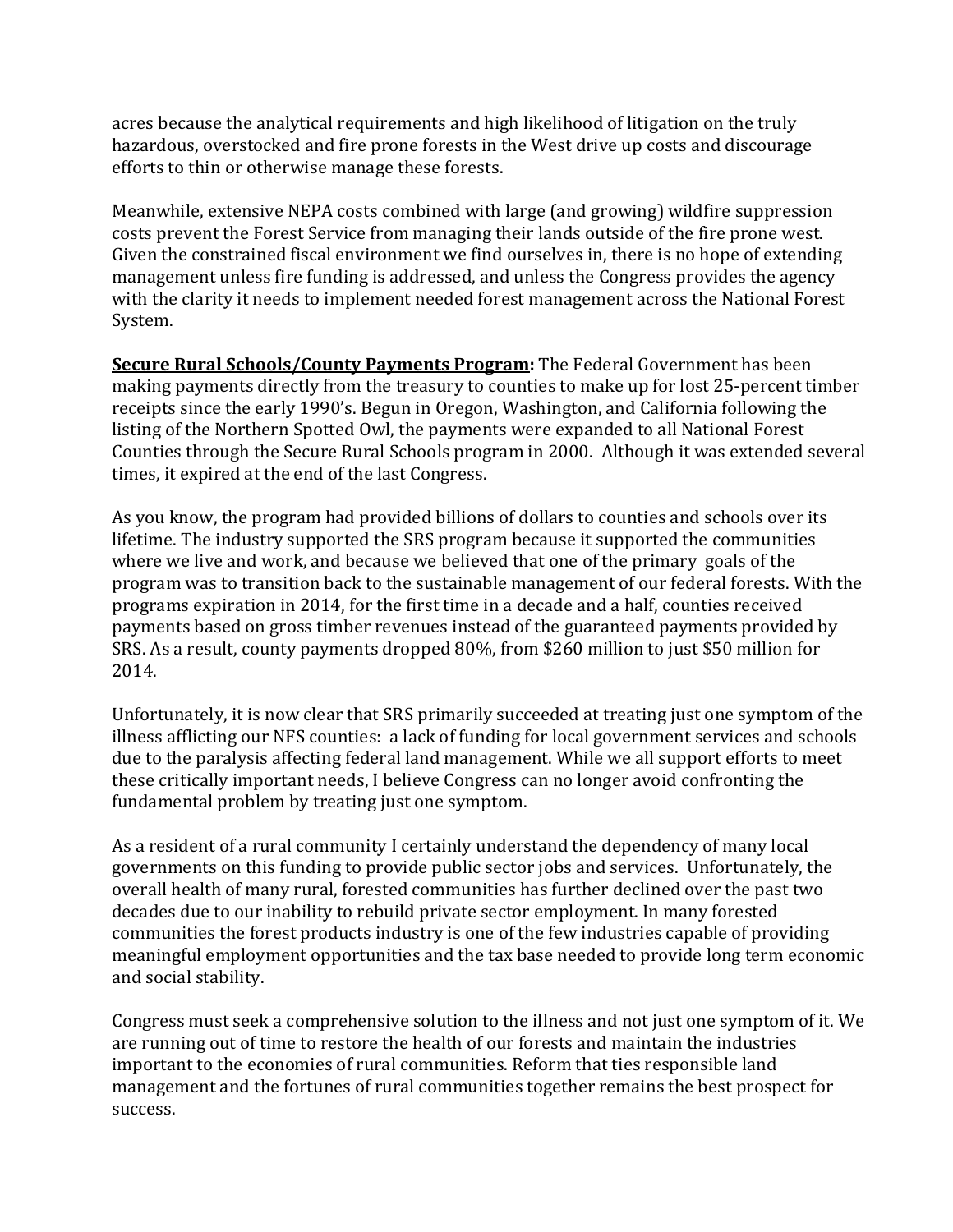**Snapshot of the Colville National Forest:** The Colville NF provides a perfect example of how we can balance sustainable forest management, revenue generation and rural economic development with other objectives, including conservation.

As I mentioned the Colville National Forest is comprised of 1.1 million acres. There is a strong consensus within our coalition for managing 500,000-600,000 acres for a mix of active management (timber, etc.) and restoration objectives. There is even consensus about possible new Wilderness areas. Meanwhile, there is an urgent need to accelerate commercial treatments on at least 250,000 acres of overstocked and beetle infested forest at risk to catastrophic wildfire. In recent years approximately 4,000 acres have been mechanically treated despite the support of the Coalition to treat between 15,000-20,000 acres annually. Progress is being made to increase treatment levels, but we should be restoring the health of the forest even more aggressively in the short term.

My testimony includes charts that compare estimated outcomes of the Forest Service's current management with the treatment levels supported by the Coalition and the potential results in terms of the pace of forest restoration, timber value generated, and jobs created. These are estimates and can vary year to year based on market conditions, the use of stewardship contracting and other factors, but they provide a good snapshot of the opportunity that exists.

The key to success is the existence of an integrated forest products industry, which allows treatments to actually generate revenue (approx \$750 per acre) to be used for county receipts, on-the-ground restoration activities, project planning costs, or the Treasury by removing enough merchantable material in the form of sawlogs.

This model of forest management and restoration is well established and proven within the Forest Service itself: many National Forest units in the Southern pine region depend on commercial harvest programs to restore historic vegetation and fire regimes; the Red Cockaded Woodpecker depends upon open, pine savannahs in both Shortleaf and Longleaf pine forests. Timber management on the DeSoto National Forest in Mississippi, the Kisatchie National Forest in Louisiana, and the Ouachita National Forest in Arkansas provide a great example of how active forest management can support both a listed species and a critical local industry.

**Legislative Recommendations:** As your committee considers legislation to restore sustainable management to our federal forests, I would like to provide the following suggestions. These suggestions are based on the following assumptions: 1) securing significant increases in appropriations to fund current forest management approaches is unlikely under current and future budget realities; 2) Congress has a responsibility to the rural communities surrounded by our federal forests; and 3) we must significantly increase the pace of treatments if we are serious about getting ahead of the forest health crisis.

## **Reform Recommendations:**

• A trust approach, focusing on the 23% of National Forest acres identified as suited for timber production in current forest plans, can provide stable funding on a trust-trustee basis, while restoring and strengthening the overall multiple use framework on Federal forests.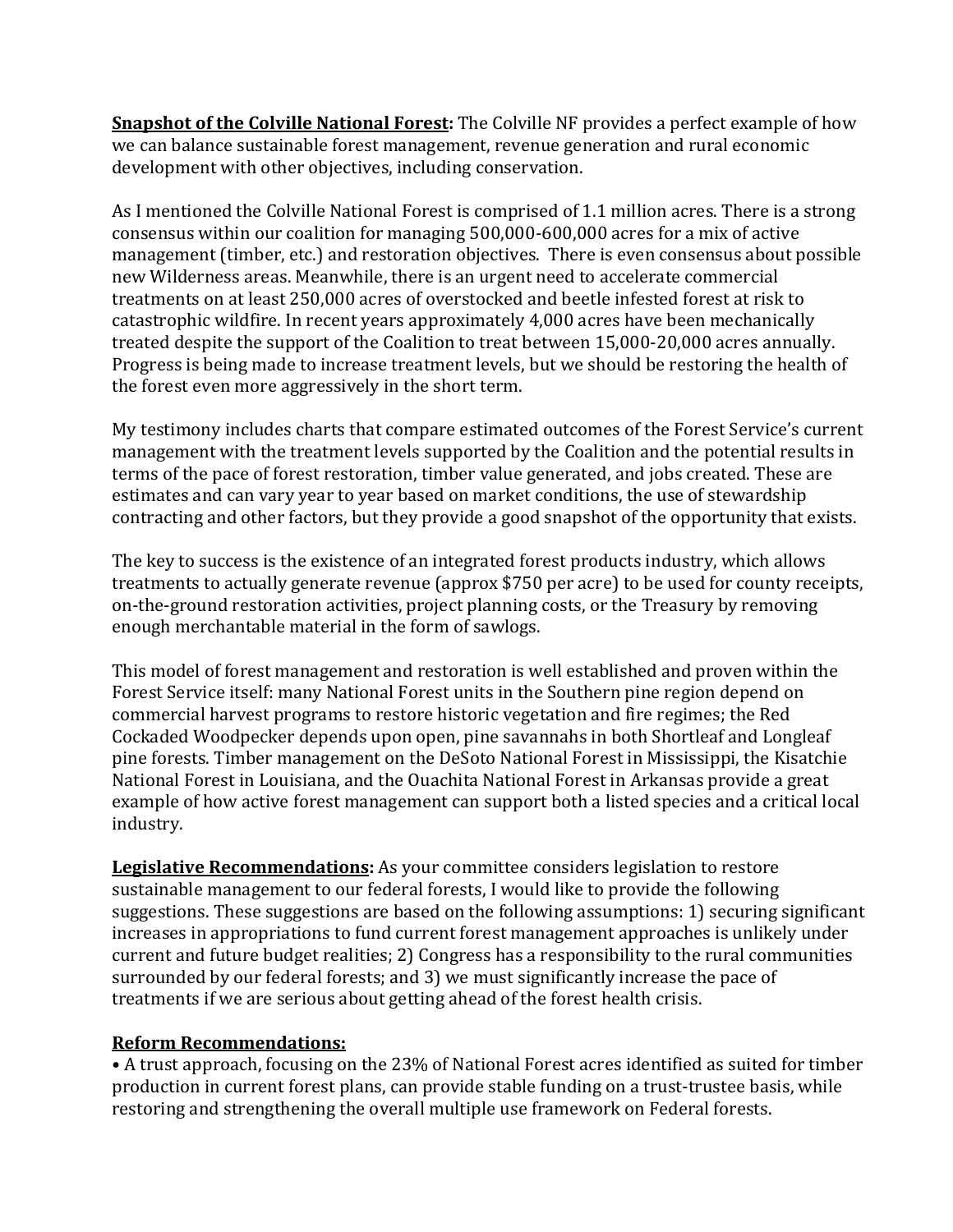• Clarify that timber management is the primary objective on this relatively small portion of the National Forest System, not one use among many.

• Streamline NEPA analysis, ESA consultation, and judicial review for projects conducted on lands designated for timber production and/or for projects proposed by or designed in consultation with local collaboratives;

• Provide binding, baseball-style arbitration as the sole dispute resolution mechanism for projects proposed by or designed in consultation with local collaboratives.

• Payments to forest counties should be linked to these fundamental reforms to streamline the process of proposing, analyzing, executing, and resolving conflicts over forest management projects on Federal forest lands.

• Transition counties to revenues produced by viable economic activity on Federal forests, including substantial, sustainable increases in timber outputs.

• All forestry revenues generated on Federal forests, including a portion of revenues from stewardship contracts, should be used to develop additional sustainable forest management projects as well as to provide revenue sharing to counties.

If the Forest Service is unable to deliver these relatively modest economic returns to local communities and improvements to forest health then states or counties should be given the authority to plan and implement forest management projects on federal forests.

I appreciate the opportunity to appear before the Committee today. I would be happy to answer any questions you may have.